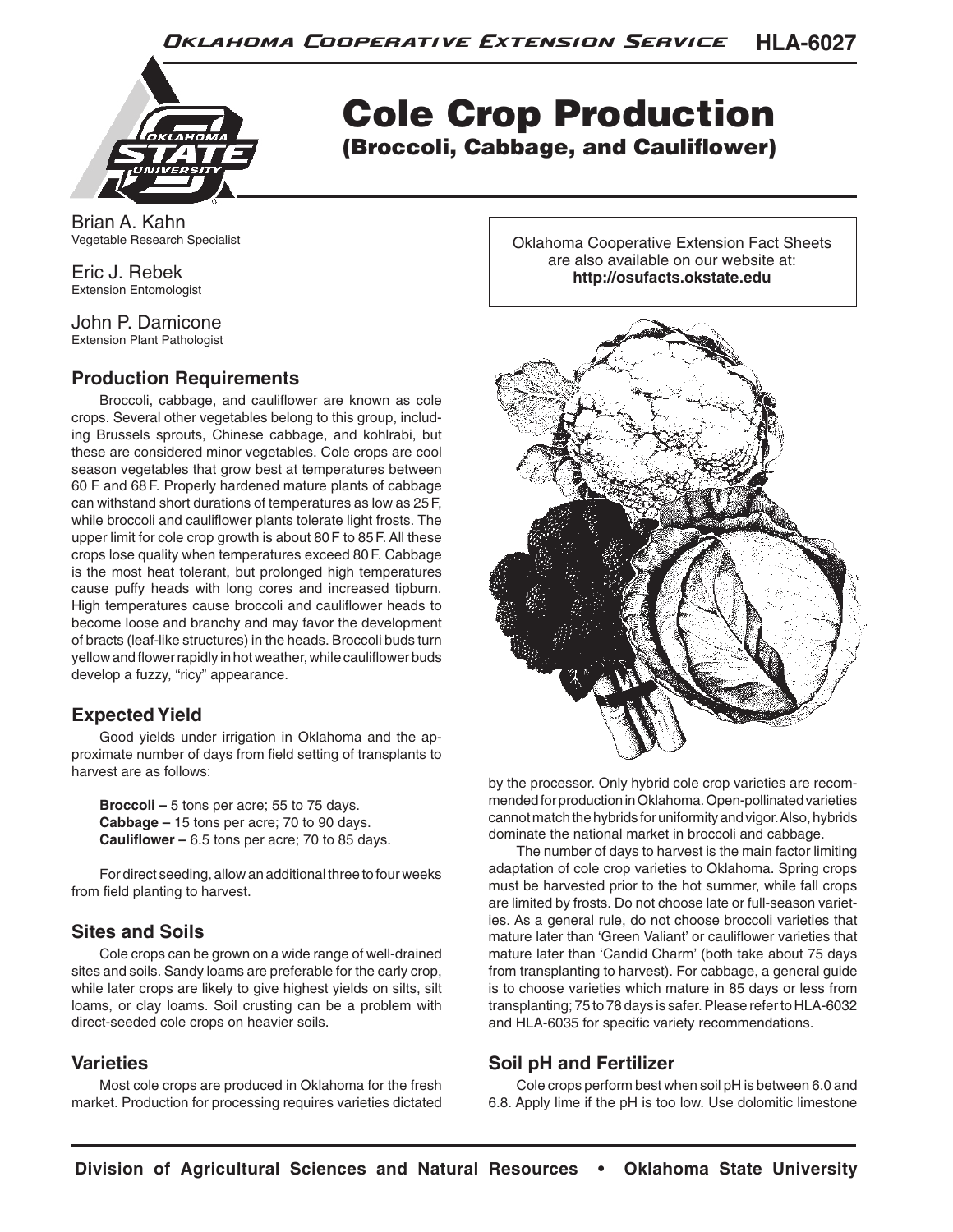if soil tests show that magnesium content is relatively low (especially for cauliflower). Proper pH adjustment will help prevent calcium deficiency (tipburn), molybdenum deficiency (whiptail, where broccoli and cauliflower plants in particular have deformed growing points and strap-like leaves that are mostly midrib), and boron deficiency (hollow central stems with internal browning, and a rusty-brown discoloration of broccoli and cauliflower florets). Based on Oklahoma State University's soil test results, the following quantities of phosphorus ( $\mathsf{P}_2\mathsf{O}_5$ ) and potassium ( $K_{2}$ O) are recommended:

| <b>Phosphorus Per Acre</b> |      |          |  |         |       |         |      |        |
|----------------------------|------|----------|--|---------|-------|---------|------|--------|
| When test shows            |      | $0 - 19$ |  | 20-39   | 40-69 |         | 70+  |        |
| Add lbs. $P_2O_5/A$        |      | 100      |  | 75      | 50    |         | none |        |
| <b>Potassium Per Acre</b>  |      |          |  |         |       |         |      |        |
| When test shows            | 0-99 | 100-199  |  | 200-249 |       | 250-299 |      | $300+$ |
| Add lbs. $K_QO/A$          | 250  | 150      |  | 100     |       | 50      |      | none   |
|                            |      |          |  |         |       |         |      |        |

Note: For cabbage, decrease added potassium recommendations by 50 lbs.  $\mathsf{K}_2\mathsf{O}/\mathsf{ac}.$ 

**Nitrogen.** Cole crops may need 150 to 200 lbs. per acre of total nitrogen (N). Apply 50 lbs./ac N with the recommended  $\mathsf{P}_\mathsf{2}\mathsf{O}_\mathsf{s}$  and  $\mathsf{K}_\mathsf{2}\mathsf{O}$  fertilizer, as shown in the preceding tables, in a broadcast, preplant-incorporated application. If soil tests indicate a low residual N content, or if soils are very sandy, an additional 50 lbs. per acre N can be applied at planting, either as a side-dress (if transplanting) or in bands four inches deep and three to four inches from the row. Cole crops benefit from a side-dressing with 40 to 50 lbs. per acre N two to three weeks after setting transplants in the field (about five weeks after direct seeding). A second side-dressing with 40 to 50 lbs. per acre N should be given about six weeks after setting transplants in the field, or at about the time when heading begins. Excess N can contribute to ground water pollution and may reduce quality, especially in cabbage where heads may show increased tipburn and possible bursting.

When transplanting, a starter solution high in nitrogen and phosphorus should be applied at a rate of one-half pint of solution per plant. Three pounds of soluble 20-20-20 in 50 gallons of water can be used in making a starter solution.

#### **Transplanting**

 Cole crops may be direct-seeded or transplanted. Hybrid cole crop seed is expensive. Transplanting can reduce seed costs by wasting fewer seeds and reducing field-related risks compared to direct seeding. See OSU Extension Fact Sheet HLA-6020 for more information on raising transplants.

 **Buttoning.** In young broccoli and cauliflower plants, there is a fine balance between vegetative and reproductive growth. If the balance tips toward reproduction while the plant is young, root and leaf growth are restricted and the developing head becomes exposed on a small plant. The head never reaches marketable size and soon breaks up as the flower stalks elongate. This "premature" head development is called buttoning. Buttoning is most likely to occur when well-developed young plants experience stress, especially cold temperatures. Follow these guidelines to help prevent buttoning.

1. Keep soil temperatures above 60F and daytime air temperatures above 70 F while growing transplants in the greenhouse. Avoid temperatures below 50F. Harden by gradually reducing water or withholding nitrogen for the final week before field planting, rather than by lowering temperatures, but do not stress the plants.

- 2. Set plants in the field when they are about four weeks old. Plants more than five weeks old are especially likely to button. Avoid transplant shock. When the largest leaves are three to four inches wide or wider, exposure to field temperatures below 50F for more than four days promotes buttoning.
- 3. Prevent nutrient stress. Apply recommended preplant fertilizers. Use starter solutions when transplanting. Side-dress young plants with nitrogen as needed.
- 4. Prevent moisture stress. Plants grown in cold, wet soils experience slow growth. As plants develop, irrigation may be required.
- 5. Prevent stress from weeds, pathogens, and insects.
- 6. Buttoning is more common in cauliflower than in broccoli. Also, varieties differ in their tendency to button. The earliest maturing varieties are most likely to button.

**Bolting.** Young plants of biennial vegetables, including cabbage and cauliflower, which are exposed to prolonged temperatures below 50 F to 55 F are likely to show bolting (premature flowering) later in the season. Bolted plants are worthless for market. Set plants in the field when they are about four weeks old. Following the same temperature guidelines shown above for the prevention of buttoning also will minimize bolting.

#### **Direct Seeding**

Cole crops may be direct-seeded about 15 to 20 days before the normal transplanting date. The use of a precision seeder followed by thinning to the proper spacing is recommended. Careful seedbed preparation is required and irrigation is needed to ensure good moisture during germination and early seedling growth. Planting depth must be shallow (one-fourth to one-half inch) since seed size is very small. About one-half to one and one-half pounds of seed are needed to field seed one acre, depending on seed size and spacing. Seedlings should be thinned at the three-leaf to four-leaf stage. Disease control is improved by the use of hot water-treated seed that has also been coated with a fungicide.

Suggested spacings for the cole crops and the number of plants required per acre are as follows:

**Broccoli.** Use double-row beds on 36- to 40-inch centers. Space rows about 14 inches apart on the beds and space plants at nine to 12 inches apart within the rows. This requires 26,136 to 38,720 plants per acre.

**Cabbage.** Use double-row beds on 36- to 40-inch centers. Space rows about 14 inches apart on the beds and space plants at 10 to 14 inches apart within the rows. This requires 22,402 to 34,848 plants per acre. Cabbage head size tends to respond to spacing. The lower plant populations will give larger individual heads.

**Cauliflower.** This is the most difficult of the three major cole crops to produce. Use single rows spaced 36 to 40 inches apart and space plants 15 to 20 inches apart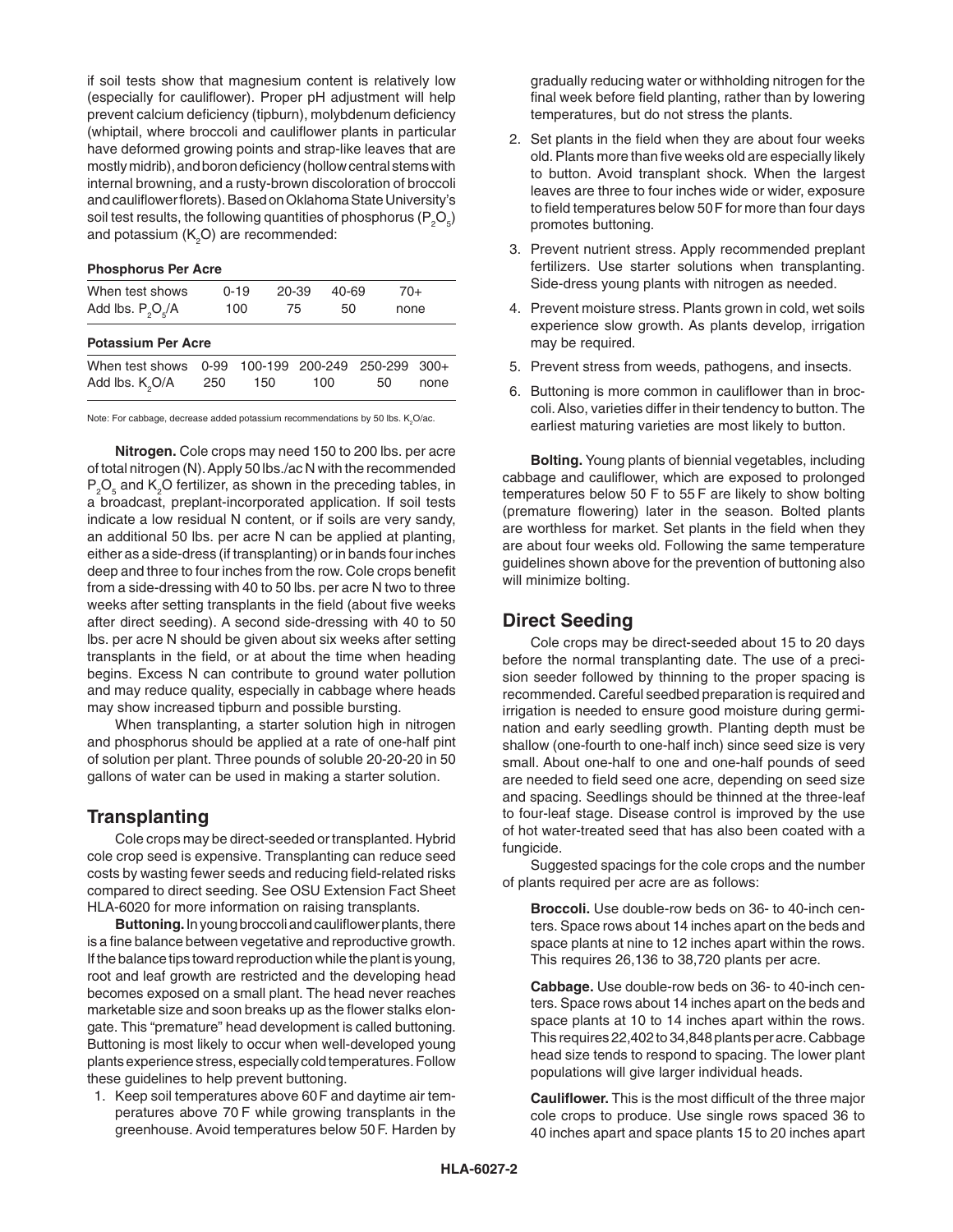within the rows. This requires 7,841 to 11,616 plants per acre. Experienced growers may try double-row beds on 36- to 40-inch centers; however, cauliflower plants get too tall and elongated if they are crowded.

## **Time of Planting**

There is a limited potential for commercial production of broccoli and cauliflower in the spring in Oklahoma. A spell of high temperatures in May or early June can quickly ruin either crop. Cabbage, in contrast, succeeds in the spring. All of the cole crops give high-quality yields in the fall. However, planting must be early enough to allow harvest before the first expected frost, especially for cauliflower. This means that stand establishment must occur under hot, dry conditions. Fall plantings require careful monitoring and frequent irrigation to get the young plants through the first month of growth. Conditions usually become more favorable as the crops develop.

In general, cole crops should be direct-seeded from March 1 to March 15 for a spring crop, and from August 1 to August 15 for a fall crop. Set transplants in the field from March 15 to March 25 for a spring crop and from August 15 to August 25 for a fall crop.

# **Irrigation**

The cole crops have shallow root systems, penetrating the soil to a depth of 18- to 24-inches. They obtain most of their water from the upper foot of soil. As a general guide, at least one inch of water per week is required for uninterrupted growth. Light, sandy soils may require up to two inches of water per week during hot, dry periods.

Irrigation is especially critical immediately after field planting. The plants then should make continuous, steady growth during the season for highest quality. Moisture stress can check growth and reduce quality. Moisture stress is suspected as the primary cause of tough, fibrous stalks in broccoli, and it is known to increase tipburn of all three crops. All three crops need adequate water prior to head initiation to obtain large heads at harvest time. However, avoid watering cabbage when heads have reached marketable size, as excess moisture may cause heads to split.

# **Weed Control**

Cultivation should be shallow and should only be done on young plants. Consult the most recent revision of OSU Extension Fact Sheet HLA-6008 and the latest edition of Extension circular E-832, *Extension Agents' Handbook for Insect, Plant Disease, and Weed Control* for further information and specific chemical recommendations.

## **Insects**

This section discusses the biology, damage, and management of the major pests of cole crops in Oklahoma. For specific insecticide information, refer to the current edition of Extension circular E-832, *Extension Agents' Handbook for Insect, Plant Disease, and Weed Control*.

# **Soil and Surface Pests**

**White Grubs and Wireworms.** Soil-dwelling insects such as wireworms and white grubs may cause serious damage to crucifers, particularly when the crop is planted following a grass crop or in a weedy field. Larvae of wireworms are long, cylindrical, and tannish brown. White grubs are the C-shaped, light-colored larvae of May/June beetles. Both pests cause damage when larvae feed on germinating seeds and roots of young plants. Severe stand reduction can result when population density of wireworms or white grubs are high.

*Management*. A pre-plant insecticide should be applied in fields with a history of white grub or wireworm problems or when the crucifer crop is planted in a field that was weedy the previous season or is planted following a grass crop. Routine treatment of fields is generally not warranted. However, control of soil insects on a "rescue" basis after planting is usually not successful.

**Cutworms.** Cutworms include several species whose larvae characteristically chew plant stems at the soil surface, cutting them at ground level. Pest species include black cutworm and variegated cutworm. In general, cutworm problems are sporadic but can be severe occasionally.

The dark-colored cutworm moths are active at night and lay eggs on leaves or stems close to the soil surface soon after plants emerge. After hatching, young larvae may feed on leaf surfaces for a short time, but older larvae tunnel into the soil and emerge at night to feed. Cutworm larvae may be distinguished from other larvae by their habit of curling their bodies when disturbed. Cutworm damage is characterized by plant stems severed partially or completely at the soil surface. Plants begin to wilt and usually die soon after damage occurs.

*Management*. After plant emergence, check for wilted plants with completely or partially severed stems. Once damaged plants are located, look for cutworms by digging around the base of plants and sifting the soil for caterpillars. Typically, cutworms are not found on the soil surface during the day. They can be found at dawn or at night using a flashlight. Damaged plants often occur in a sequence of four or five within a row. Cutworms often recur in the same fields and in the same parts of fields from year to year. Areas that have had a dense stand of weeds often have high populations. Baits are more effective when other food is limited, so check for cutworms and apply bait to the field before the crop emerges, especially where cutworms have caused damage before.

Cultural controls can help prevent cutworm damage. Remove weedy field margins and disc fields at least 10 days before planting to destroy larvae, food sources, and egg-laying sites. Treatment for cutworm before thinning is seldom warranted unless the plant stand is otherwise poor. If chemical control is required, effectiveness is increased by applying a band of insecticide at the base of the plant, preferably at or shortly before dusk.

# **Primary Lepidopterous Pests**

The most important pest complex of crucifers statewide includes several species of foliar-feeding caterpillar pests. In Oklahoma, key pests include cabbage looper, diamondback moth, imported cabbageworm, and occasionally, beet armyworm.

**Cabbage looper** is generally the most prevalent pest of crucifers in Oklahoma. Adults are robust moths with brownishgray forewings that have a silver '8'-shaped marking. Hind wings are light colored with dark margins. Eggs are dome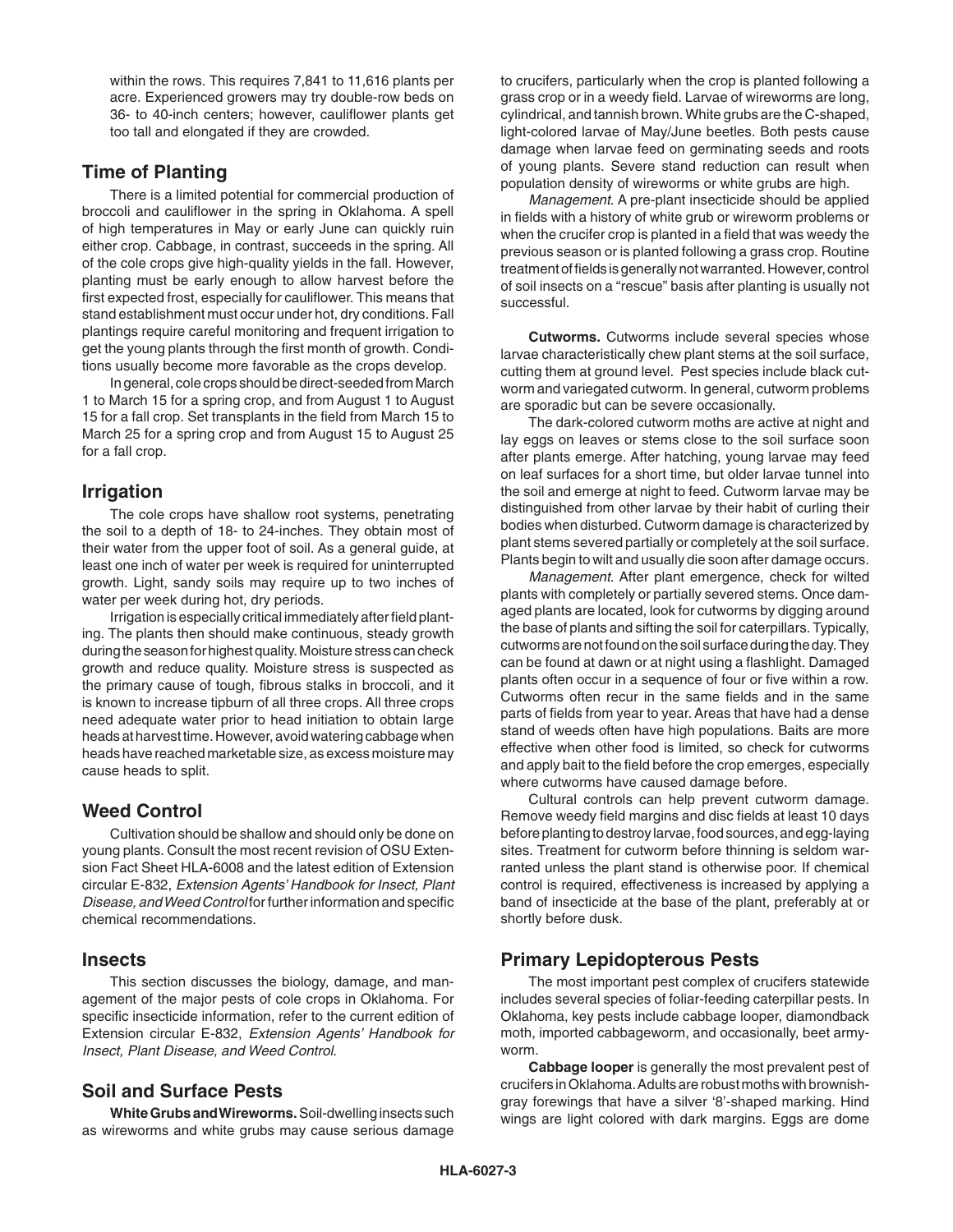shaped and laid singly, usually on the underside of leaves. Larvae are light green and have three pairs of jointed legs near the head and three pairs of fleshy, abdominal prolegs. These caterpillar pests form a hump or "loop" at their midsection as they crawl on host plants, hence their common name of "looper." Young larvae feed on the lower surface of leaves, creating a windowpane effect. At warm temperatures, development from egg to adult lasts about 18 days to 25 days. Four to five generations occur per year, with peak activity usually in May or June and in late September for fall-planted crops.

**Diamondback moths (DBM)** are small grayish-brown moths whose wings have a light-colored diamond pattern when folded at rest. Larvae are much smaller than looper larvae (usually less than one-third inch long) and have a distinctive appearance. Prolegs on the last abdominal segment are spread apart, forming a "V" shape. Diamondback moth larvae wriggle abruptly when disturbed, often dropping from the plant. Pupae are light green and covered with a loosely spun, gauze-like cocoon. The life cycle takes about four to six weeks from egg to adult. In recent years, diamondback moth has achieved major pest status in cole crops and has become increasingly difficult to control with insecticides.

**Imported cabbageworm (ICW)** can be a significant pest of crucifers. Adults are white butterflies with brown- or black-tipped forewings and one or two dark spots on each forewing. Eggs are cigar-shaped, pale yellow, and laid singly on the underside of leaves. The velvet-like larvae are pale green with a faint stripe down the back. The chrysalis or pupa has several sharp angles and may be green, gray, or brown. Cabbageworm eggs hatch in three to seven days and larvae develop through five instars in 10 to 14 days. The entire life cycle takes four to six weeks, depending on temperature. Compared to other caterpillar pests, imported cabbageworm is adapted to cool weather and occurs in mid-April in most years.

**Beet armyworm** adults are robust, dark-colored moths that somewhat resemble cabbage looper adults. Eggs are laid in clusters and are covered with hair-like scales from the female's body, giving them a cottony appearance. Larvae are light green with a dark spot on the side of the body above the second true leg. The life cycle takes about three to five weeks to complete, depending on temperature. Beet armyworm feeds on many hosts, including other crops such as beets, peppers, tomatoes, beans, and cotton. Some weeds are also good hosts, particularly pigweed and carelessweed (*Amaranthus* spp.).

*Damage.* Cabbage looper, diamondback moth, imported cabbageworm, and beet armyworm all damage crucifers by chewing on foliage, causing ragged holes in leaves. Occasionally, these caterpillar pests bore into and contaminate heads with their bodies and fecal material. In general, any damage by larvae to cabbage heads, excluding the wrapper leaves, renders the head unmarketable. Each species varies in the quantity and location of feeding on host plants. Cabbage loopers are the most voracious, feeding 10 to 20 times more than diamondback larvae and two to three times more than beet armyworm.

*Management.* Decisions to apply insecticides should be based primarily on the presence of larvae. Research has

shown that the composite action threshold for caterpillars on cabbage is 0.3 larvae per plant (one larva per three plants). This threshold can be used for all species as long as fields are scouted at least twice weekly and the field is sampled sufficiently to gain a representative index of larval activity. Usually 25 to 40 samples are adequate for a field measuring less than 40 acres. Although attention should be paid to field edges and "problem" areas, such as beneath electrical power lines, treatment decisions should be made based on randomly selected plants from all sections of the field. More larvae can be tolerated prior to cupping in cabbage than after cupping (usually up to 0.5 larvae per plant). Also, caterpillar control before thinning direct-seeded crops is not critical unless the plant stand is significantly threatened. Recently, diamondback moth has become more difficult to control with insecticides and high levels of resistance have been observed in several production areas. It is strongly advised to use a Ba*cillus thuringiensis* (B.t.) product in each of the insecticide sprays as a basis for a control program. However, note that B.t. is most effective against small larvae, so treatment should start early in each generation to target young caterpillars.

An important form of cultural control is destruction of crop residue and weeds that serve as alternate hosts for caterpillar pests, thus reducing source populations. Because diamondback moth pupae survive in soil and crop residue, it is important to destroy harborage by shredding, discing, and plowing under residue following harvest. Beet armyworm populations often build up on pigweed at field margins and in fields where weed control is poor. It is important to destroy any pigweed near fields where crucifers are grown several weeks before planting.

#### **Aphids**

Aphids are small, soft-bodied insects that remove plant sap through their piercing-sucking mouthparts. Aphids are recognized by their cornicles on their abdomen. These structures resemble exhaust pipes and are visible under light magnification. Several aphid species may be serious pests of cole crops. Aphids live in small, compact colonies formed after the immigration of winged adults. Females reproduce asexually and may produce several nymphs per day. Because generation time is short (less than two weeks), many generations are produced each year, allowing for tremendous reproductive potential. Aphid feeding damage is manifested as stunting, leaf distortion, and potentially reduced head size. In broccoli and cauliflower, aphids may colonize the heads, reducing the marketability of the crop. Removal of aphids from heads can be difficult and cost prohibitive. Finally, aphids produce honeydew, a sticky waste product that coats leaves and serves as a growing medium for black sooty mold.

*Management*. Biological control of aphids by small parasitic wasps as well as natural mortality from environmental factors (e.g., heavy rain) may reduce aphid populations. Natural enemies (i.e., parasites and predators such as ladybeetles and lacewings) can be effective in maintaining aphid populations below damaging levels, especially during fall production.

Wild mustards serve as hosts for cabbage aphids and may speed the colonization of aphids into cole crops. Aphid problems can be minimized by destroying these weeds before planting and maintaining weed-free field margins. Chemical control can be successful using an array of insecticides, provided care is taken to ensure good coverage. However,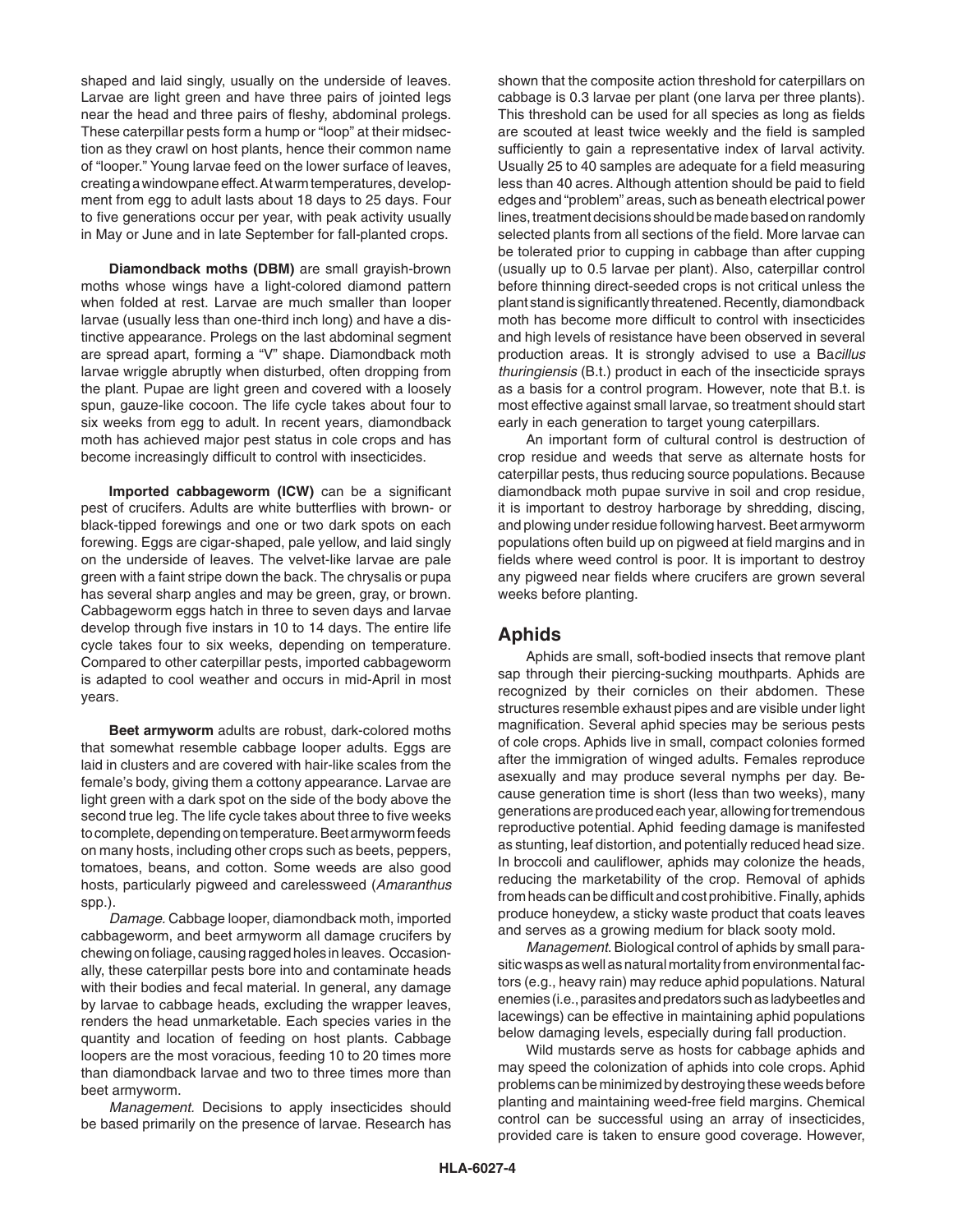broad-spectrum insecticides can wipe out natural enemies, causing an explosion in populations of aphids and secondary pests that are normally kept under natural regulation by predators and parasites.

Economic thresholds for aphids are not well defined for Oklahoma production areas. However, information from California and field observations in Oklahoma suggest that control should be initiated when one to two percent of crop plants are infested. It is particularly important to keep populations at low levels in broccoli and cauliflower after heading. Care should be taken to get a representative sample from each area of a field because of the clumped distribution of aphids.

## **Occasional Pests**

**Thrips** (*Thrips tabaci*, *Frankliniella* spp.). Thrips can be a severe pest in some years, especially in cabbage grown in spring. Thrips are tiny insects with narrow, elongated bodies. Adult thrips range in color from a pale yellow to dark brown and have feather-like front and hind wings that can be seen under light magnification. Immature thrips are wingless and usually pale to lemon yellow. Thrips have a broad host range, including many weed species as well as a number of cultivated crops. Often, thrips invade cabbage when adjacent alfalfa is cut for harvest. Thrips damage takes on a "silvering" appearance from the rasping of the leaf tissue with their mouthparts. Small black fecal specks are also usually found. No information is available on the yield loss caused by thrips, but damage to cabbage heads prior to harvest can render the heads unmarketable.

*Management*. No economic thresholds have been established on cole crops grown for fresh market. However, it is generally understood that control procedures should be initiated soon after infestations are discovered. Control is often difficult to obtain once populations are well established, underscoring the importance of monitoring for thrips. In cabbage, thrips often feed underneath wrapper leaves and cause internal head damage.

**Flea Beetles.** Flea beetles are tiny beetles varying in color from metallic green to dark brown or black. Flea beetles chew on foliage of cole crops and can cause severe defoliation of plants when present in large numbers. Although larvae can feed on the roots of plants, it is the adult beetle that causes the greatest damage. Flea beetles make small pits in leaves that create a "shothole" appearance in the leaf. Their host range is broad and they sometimes move into crops in large numbers from adjacent weeds.

*Management*. Many of the current cultivars provide some resistance to flea beetles. It is important to provide good weed control in and around the cole crop field to reduce source plants for the beetles. The use of insecticides becomes necessary when beetles are present in fairly large numbers and a significant amount of defoliation is imminent.

**Harlequin Bug.** This bug is fairly large, about one-third inch long with orange and black markings on its shield-shaped body. Eggs are distinctive with barrel-shaped, dark-colored bands on the side and top and are laid in two-row clusters. Nymphs resemble adults except they are smaller and lack fully developed wings. Adults and nymphs feed on leaves with their piercing-sucking mouthparts, extracting plant juices. Young plants can become wilted, stunted, and are sometimes killed. Management. Destruction of old crop residue will aid in reducing carry-over populations. Elimination of weed hosts (especially those in the mustard family) adjacent to the field will help reduce the number of bugs overwintering on those plants. No economic thresholds are established for this pest, but control is usually warranted shortly after bugs are found in the field. Repeat insecticide applications may be needed, especially in young plantings.

**Spider Mites.** Mites are an occasional pest of cole crops; however, when they do infest a field, they can be very destructive. Cole crops are not a preferred host, but mites sometimes migrate from other crops such as cotton, peanuts, or corn. Special attention should be paid to these crops in the fall as they begin to dry down before harvest, especially if they are located adjacent to fall cole crops. These pests are very small, about the size of a pin head, have eight legs in the adult form, and usually have two dark spots on their backs (two-spotted spider mite) or are reddish in color (carmine mite). Many generations per year are possible with the life cycle requiring only five to 20 days, depending on the temperature. Damage by mites results in yellowed patches appearing on leaves, and the damaged areas eventually dry out and turn bronze or white. Once mite colonies are established, the underside of leaves becomes covered with silken webs. Damage by mites can become quite severe, especially under hot, dry conditions. The use of broad-spectrum insecticides may increase severity of mite problems as these chemicals eliminate natural enemies.

*Management.* No threshold guidelines are available for spider mites, but good coverage with a miticide is essential for achieving control. Maintaining control of mites in adjacent crops will help reduce migration of mites into the cole crop. To enhance efficacy, use high-volume sprays because mites reside underneath leaves and webbing can impede insecticide penetration into the crop.

**Field Sampling.** A key component of effectively managing pests on cole crops is monitoring. Fields should be monitored regularly in a manner that provides representative information about the pest population and the developmental stage of the crop. Pests should be controlled with insecticides only when necessary using established thresholds. This approach can reduce costs associated with controlling insect pests and minimizes adverse effects of insecticide use. In general, fields should be scouted twice a week by walking through the field in a crisscross pattern. Whole-plant observations should be made while scouting, concentrating on the underside of leaves and inside heads. Samples should be as unbiased as possible, taking care not to focus on damaged plants. Records of the percentage of plants infested throughout the season will help the decision-making process and provide an indication of the effectiveness of insecticide sprays.

#### **Diseases**

Black rot is the most common disease of cole crops in Oklahoma, but other diseases may also develop. Seed rot and seedling blight (damping off) are caused by one or more of the fungal pathogens *Fusariuum* spp., *Pythium* spp., and *Rhizoctonia solani*. *R. solani* also causes a lower stem rot (wirestem) on all cole crops and bottom rot on cabbage.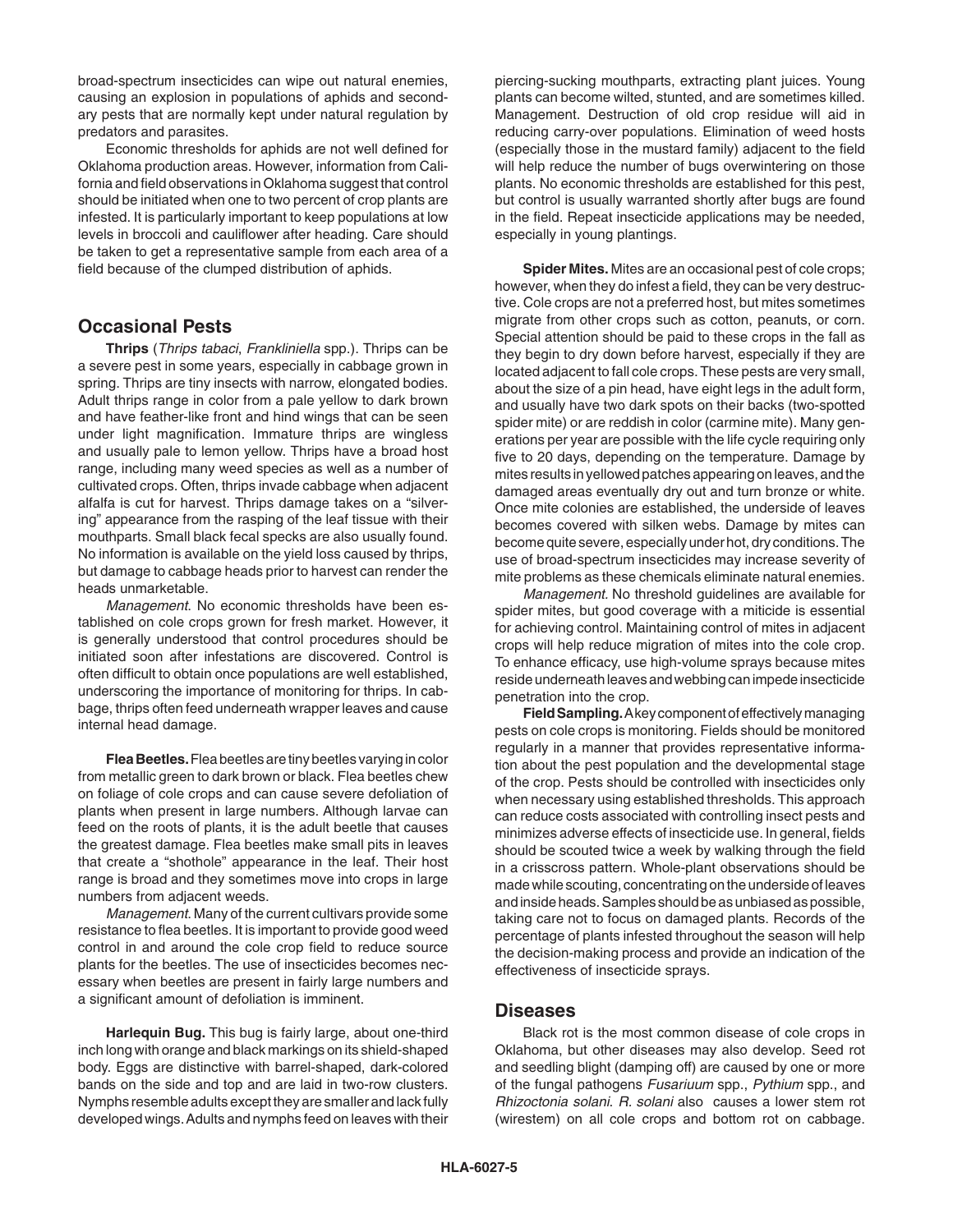Other root and stem diseases caused by fungi include black leg (*Phoma lingam*), clubroot (*Plasmodiophora brassicae*), Fusarium wilt or yellows (*Fusarium oxysporum* f. sp. *conglutinans*), Phytophthora stem and root rot (*Phytophthora* spp.), Sclerotinia rot or white mold (*Sclerotinia sclerotiorum* and *S. minor*), and Verticillium wilt (*Verticillium dahliae*). Foliar fungal diseases include Alternaria leaf spot (*Alternaria* spp.), downy mildew (*Peronospora parasitica*), and white spot (*Pseudocercosporella capsellae*). Important diseases caused by bacteria are bacterial leaf spot (*Pseudomonas syringae* pv. *maculicola*), black rot (*Xanthomonas campestris* pv. *campestris*), and soft rot (*Erwinia* spp. and *Pseudomonas* spp.). Cauliflower and turnip mosaic viruses occur occasionally, but usually do not cause significant damage. Root-knot nematodes (*Meloidogyne* spp.) also attack cole crops and can cause significant damage where the nematodes reach high levels in the soil.

General disease management strategies for crucifers include cultural practices, use of disease resistant cultivars, and chemical control programs when needed. Cultural practices include the use of high-quality seed tested for the presence of seed-borne pathogens that cause black rot and black leg, and/or the use of healthy transplants produced from such seed. While seed germination may be reduced, seed of unknown health status may be hot-water treated at 122F for 20 minutes (broccoli and cauliflower) to 25 minutes (cabbage) to control black rot. Timely removal or burial (plowing down) of infested crop debris in which many pathogens survive, and crop rotation with non-crucifer crops for two years reduce pathogen levels and help prevent disease build-up. Rotate with a grass crop such as corn for at least two years where root-knot nematode is a problem. The use of drip irrigation may reduce levels of foliar diseases compared to sprinkler irrigation, but only during dry production seasons. Planting of cabbage varieties with resistance to Fusarium wilt and black rot is encouraged. Broccoli varieties with resistance to downy mildew are also available. Damping-off is reduced and stand establishment is increased by planting seed treated with fungicide. Fungicide and bactericide (coppers) programs may be needed in the production of transplants in the greenhouse and/or in crucifer crop production in the field. It is important to accurately identify disease problems so that effective control practices are used. For example, a fungicide program will not be effective if the problem disease is caused by a bacterium or a virus. Consult your local extension county educator for submitting plant samples for disease diagnosis and soil samples for nematode testing to the OSU Plant Disease and Insect Diagnostic Laboratory. Consult the latest edition of the Extension circular E-832, *Extension Agents' Handbook for Insect, Plant Disease, and Weed Control* for specific disease control recommendations.

#### **Harvesting**

**Broccoli—**Broccoli should be cut when heads are three to six inches in diameter and before the flower buds open to show any yellow. Leave about eight inches of stem when cutting heads. On some varieties, side shoots will develop off of the main stem after the central head is harvested. These also can be harvested.

**Cabbage—**Harvest cabbage when the head feels firm and solid when pressed with the thumb and fingers. Split heads are a sign of over-maturity. Allow some wrapper leaves to remain on the head to protect it in transit to market.

**Cauliflower—**Most cauliflower varieties have to be tied to keep sunlight off the curds (heads) in order to maintain a white color. This process of excluding light is called blanching. Some late varieties are termed "self-blanching," meaning that the outer wrapper leaves tightly cover the curds so that no sunlight can penetrate. These varieties sometimes do not fully cover the developing curds, especially under warm temperatures, and most are too late for reliable production in Oklahoma.

When tying cauliflower, check the field every three to four days as maturity approaches. Any plant with a visible white curd of at least one inch in diameter should be tied by gathering the leaves together and placing a colored rubber band or a piece of twine around them. The same color band should be used for all plants tied on the same day. Three or four days later, repeat the process with a different color band. Avoid cracks or spaces between leaves that will allow sunlight to penetrate and discolor the head.

After the heads form, they grow rapidly. Starting four days after tying, check several heads to see if they have attained market size. Time from tying to harvest varies from about four days to two weeks, depending on the temperature and available moisture. Each head should be six to eight inches in diameter and weigh one and one-half to two pounds. Good quality cauliflower is pure white, well domed, tight, solid, and clean. There should be no hollow stem and no insect or disease damage on the head. If 75 percent of the heads are ready for harvest, cut all heads tied the same day as those checked. Although some small heads may be harvested, this process eliminates the need to check every head individually. Before packing, wrapper leaves must be trimmed to about one to two inches above the head. If heads are film-wrapped, the wrapper leaves are trimmed flush with the top of the head.

During damp, humid weather, the curd is very susceptible to rot-causing pathogens. Tying leaves tightly around the curd to exclude light will increase the chances of disease. In such cases, tie the leaves together as high above the curd as possible to allow some air movement.

## **Post-Harvest Handling and Marketing**

Broccoli is packed in half-cartons holding 14 to 18 bunches and weighing 20 to 24 pounds. Cabbage is packed in 50-pound mesh sacks, wooden crates, or waxed fiberboard cartons. Cauliflower usually is marketed in flat or two-layer cartons weighing 18 to 24 pounds and holding nine to 16 trimmed and film-wrapped heads.

Precooling is beneficial to cabbage, but is a slow process. Precooling to 40 F immediately after harvest is essential for maintenance of quality in broccoli and cauliflower. Hydrocooling is the most common method of precooling for cole crops. Broccoli may be liquid-iced, and pressure cooling (forced air) can be used for film-wrapped cauliflower. All three crops tolerate the use of crushed ice to maintain quality in transit, and refrigerated transport is recommended for moving these crops to market.

All three crops are stored at 32 F with a relative humidity of at least 95 percent. Broccoli and cauliflower are stored for only brief periods as needed for orderly marketing. With proper conditions, broccoli has a storage life of 10 to 14 days, while cauliflower will keep for three to four weeks. Storage of cabbage is of commercial importance in the northern United States, but not in Oklahoma. Most cabbage varieties grown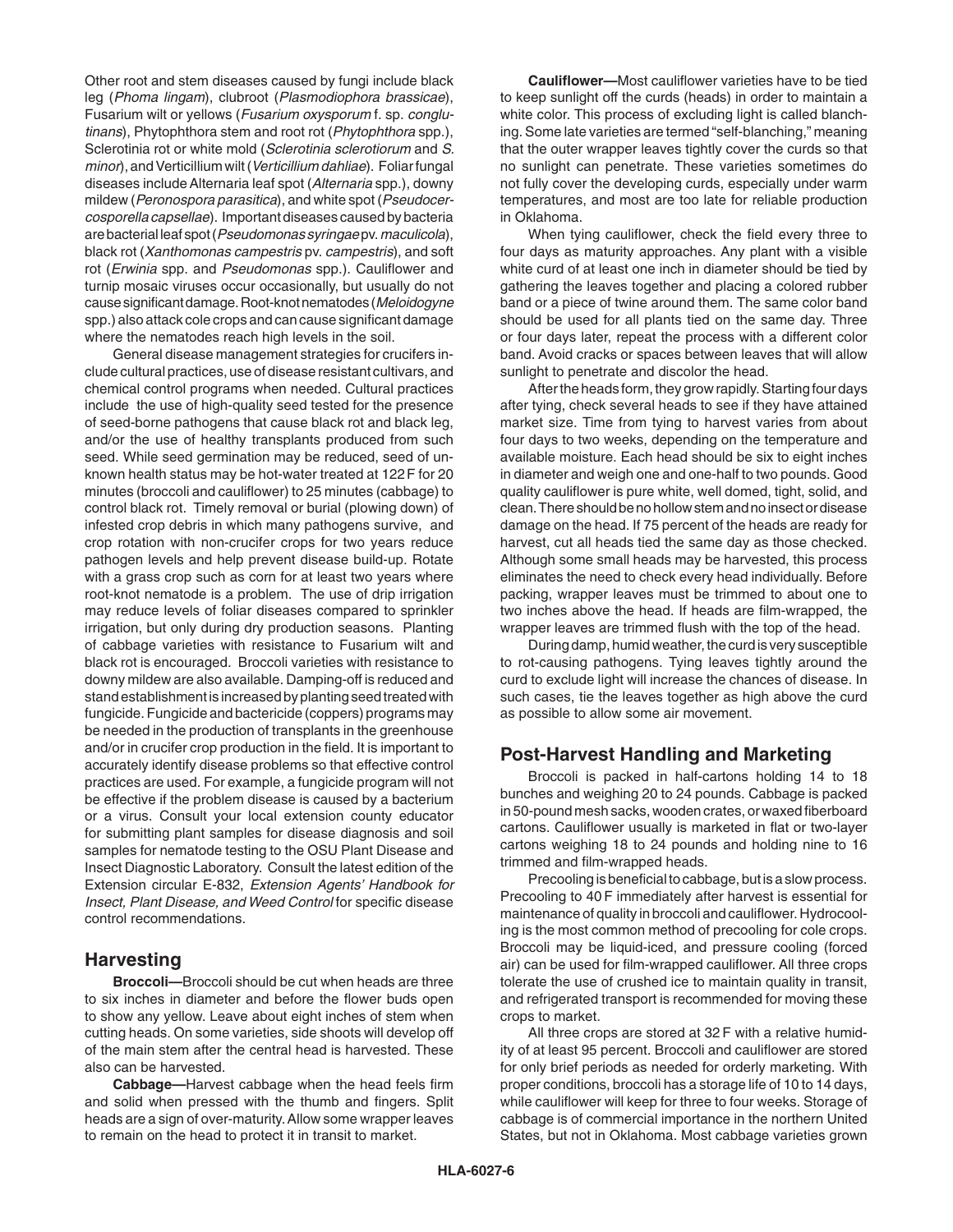in Oklahoma have storage lives of three to six weeks. Late varieties grown in the northern United States specifically for storage may remain in good condition for five to six months. Avoid storing any of the cole crops with fruits that produce large quantities of ethylene gas.

Small acreages of broccoli may be marketed by pick-yourown methods. Some growers harvest the largest central heads themselves and allow customers to pick the side shoots, which develop later. If this is desired, choose varieties carefully, since not all varieties are vigorous producers of side shoots.